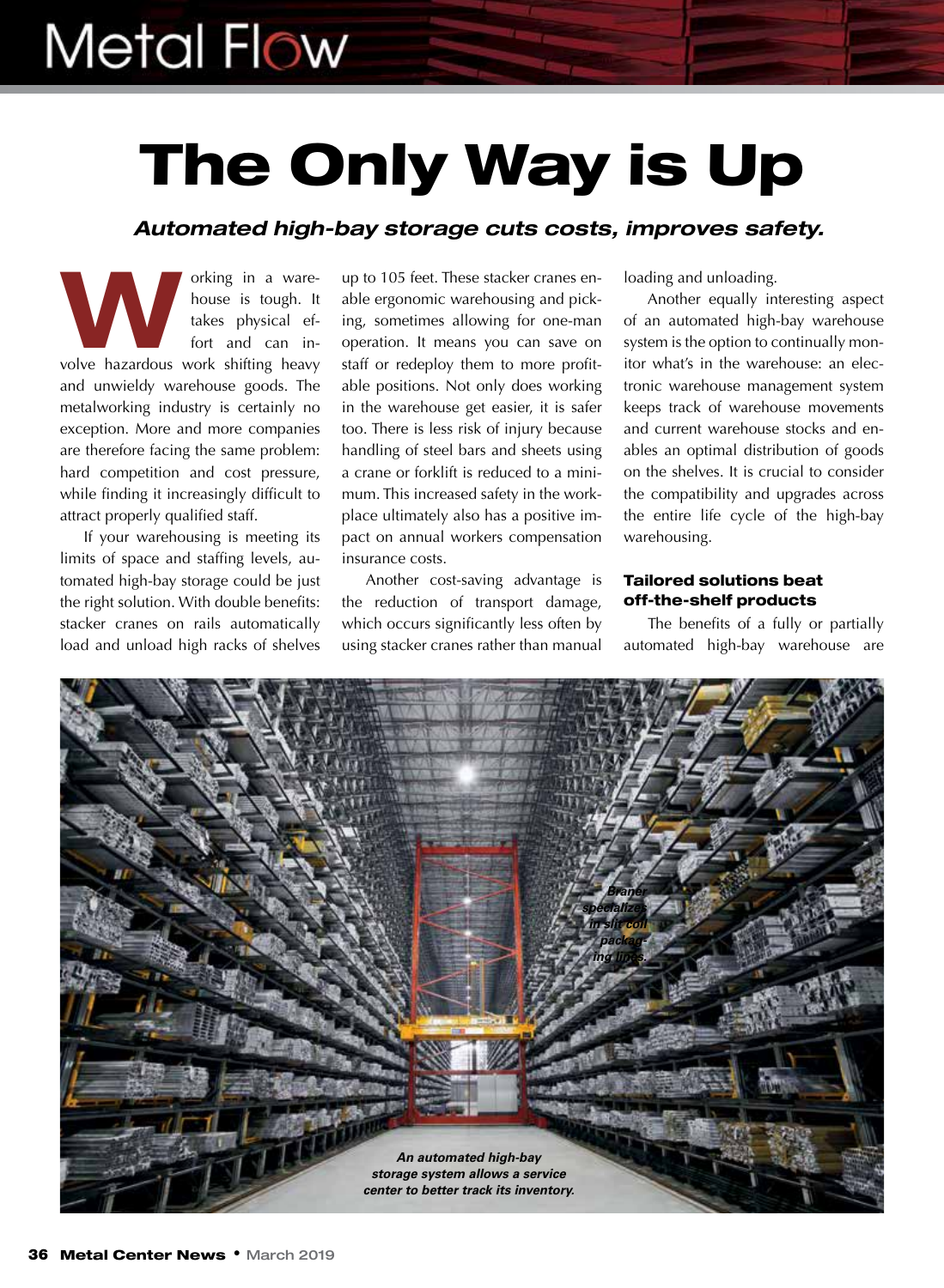clear: a well-thought-out warehousing concept means savings on personnel costs plus efficient logistics and reduced transport damage over many years, making it the reliable core of your materials management – while taking up considerably less space.

With a project of this order of magnitude, however, a number of factors should be considered to allow the interactions between the various parameters to be assessed and calculated. These include the amount of available space and the stock turnover volumes, lead

**"***By capturing and analyzing data in a single location, business intelligence tools can then easily identify both trends and exceptions.***"**

times and expected economic developments in the years ahead.

Tailored planning according to your requirements based on detailed process analyses can prevent bad investments and ensure that the system is optimally designed for its entire life cycle. Computer-aided simulation of the predicted material flow creates clarity and allows you to run through various scenarios with ease.

This requires a partner with many years of expertise in the sector and broad specialist know-how that can offer all solutions, from planning and simulation through to implementation and ongoing maintenance, all from a single source. This is the only way to guarantee a satisfactory overall result with planning and cost efficiency.

**Tip:** Given an average use of 30plus years, you should consider the entire life cycle of your high-bay warehousing system when selecting who will implement it. Ongoing maintenance by a close service network, the quick replacement of parts where necessary and compatible software solutions that keep pace with the times should also be a given over the years and decades.

#### *Fehr Warehouse Systems*

*Founded in Switzerland, Fehr Warehouse Systems has a branch in Charlotte, N.C. It provides tailored long goods storage solutions from a single source. For more information, visit www.fehr-usa.com.* 



### Warehouse Automation

. Still using yesterday's technologies for today's challenges? Now you have a choice when it comes to warehouse automation: Let us analyze your data to help you make the right decision. We develop and manufacture innovative logistics solutions to help you be more productive, efficient, safe and profitable.

Fehr Warehouse Solutions Inc.

- 4801 Chastain Avenue, Suite 140, Charlotte, NC 28217
- T +1-704-666-8448, info@fehr-usa.com, www.fehr-usa.com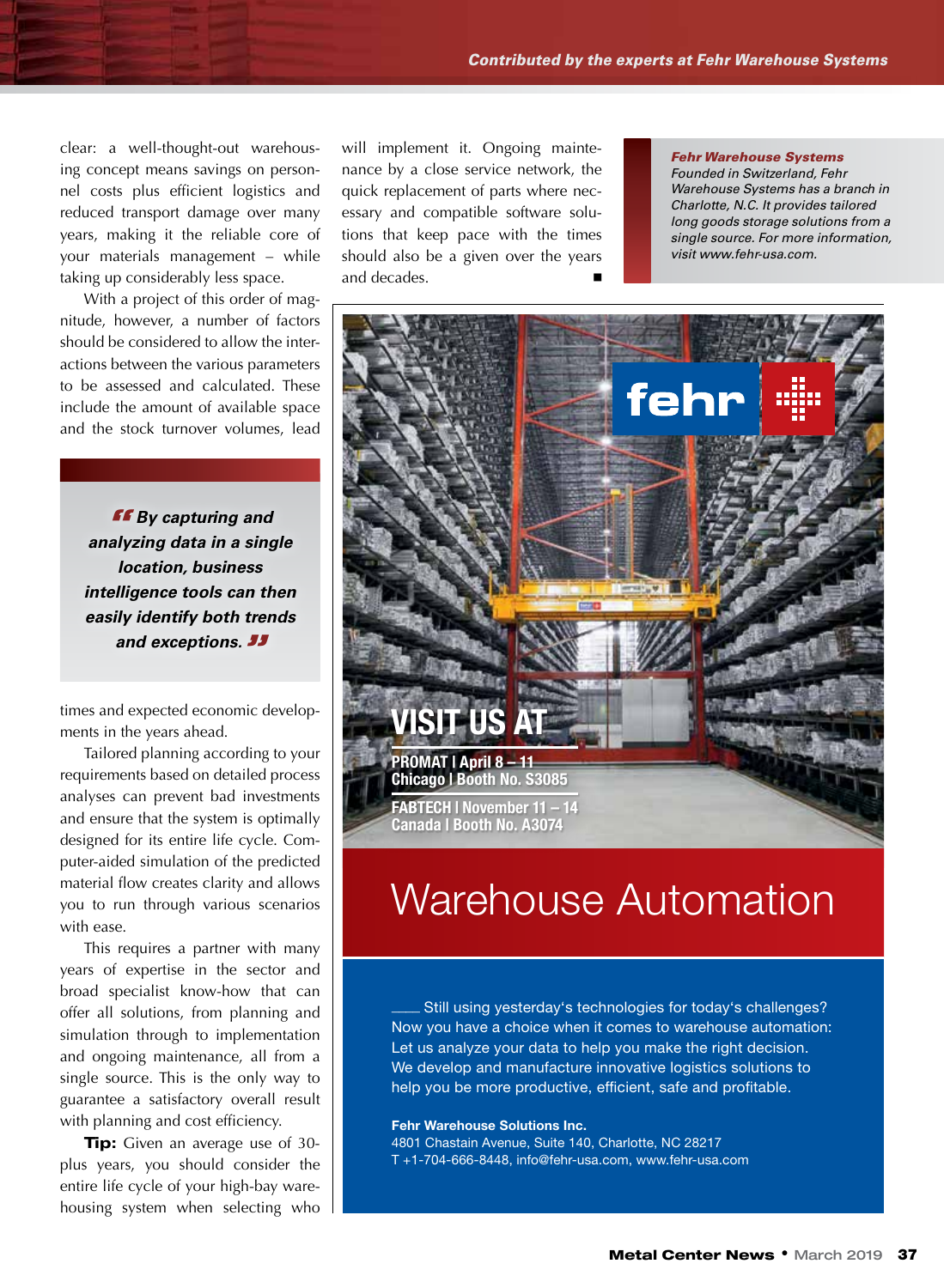### Transfer Cars Bridge Gaps Between Bays

*Multiple-bay warehouse facilities can be connected by self-propelled cars.* 



ome to metal distributors and coil proces-<br>sors is commonly a large multiple bay indus-<br>trial building where raw materials such as<br>coil, sheet and plate sors is commonly a large multiple bay industrial building where raw materials such as

coil, sheet and plate are transported from a raw material storage area to a materials processing area to a finished goods area via over-head cranes. Raw material can often be stored in one crane bay, while processing equipment and finished goods may be located in other parallel crane bays in the building. Overhead cranes efficiently handle materials within the boundaries of a single crane bay, but transferring heavy materials from one crane bay to another can

**"***Overhead cranes efficiently handle materials within the boundaries of a single crane bay, but transferring heavy materials from one crane bay to another can sometimes* **be a challenge. "** 

A pushbutton start energizes the travel control and the car begins its journey. Multiple V-saddles allow up to four coils to be transported, and multiple sheet and plate

> stacks to 20 feet long are transported on a flat deck.

Unlimited-travel, propane-engine Cross-Bay Transfer Cars can be operated by hand-held wireless controls or provided with fully automatic travel and presence-sensing safety apparatus.

*Braner/Loopco, Schiller Park, Ill., manufactures coil processing, packaging and coil transfer cars. For more information, visit www.braner.com.*

*Braner's Cross-Bay Transfer Car has a propane gas engine to eliminate the need for charging.* 

sometimes be a challenge.

Transfer cars, self-propelled railcars that travel perpendicular from one crane bay to another bay, provide an efficient means for transferring materials between crane bays.

Braner/Loopco Cross-Bay Transfer Cars have load capacities up to 120 tons. They are are designed to transport heavy coil, sheet and plate between crane bays across a building. A propane gas engine that provides power for unlimited travel distance eliminates need for electrical power cables and battery charging stations.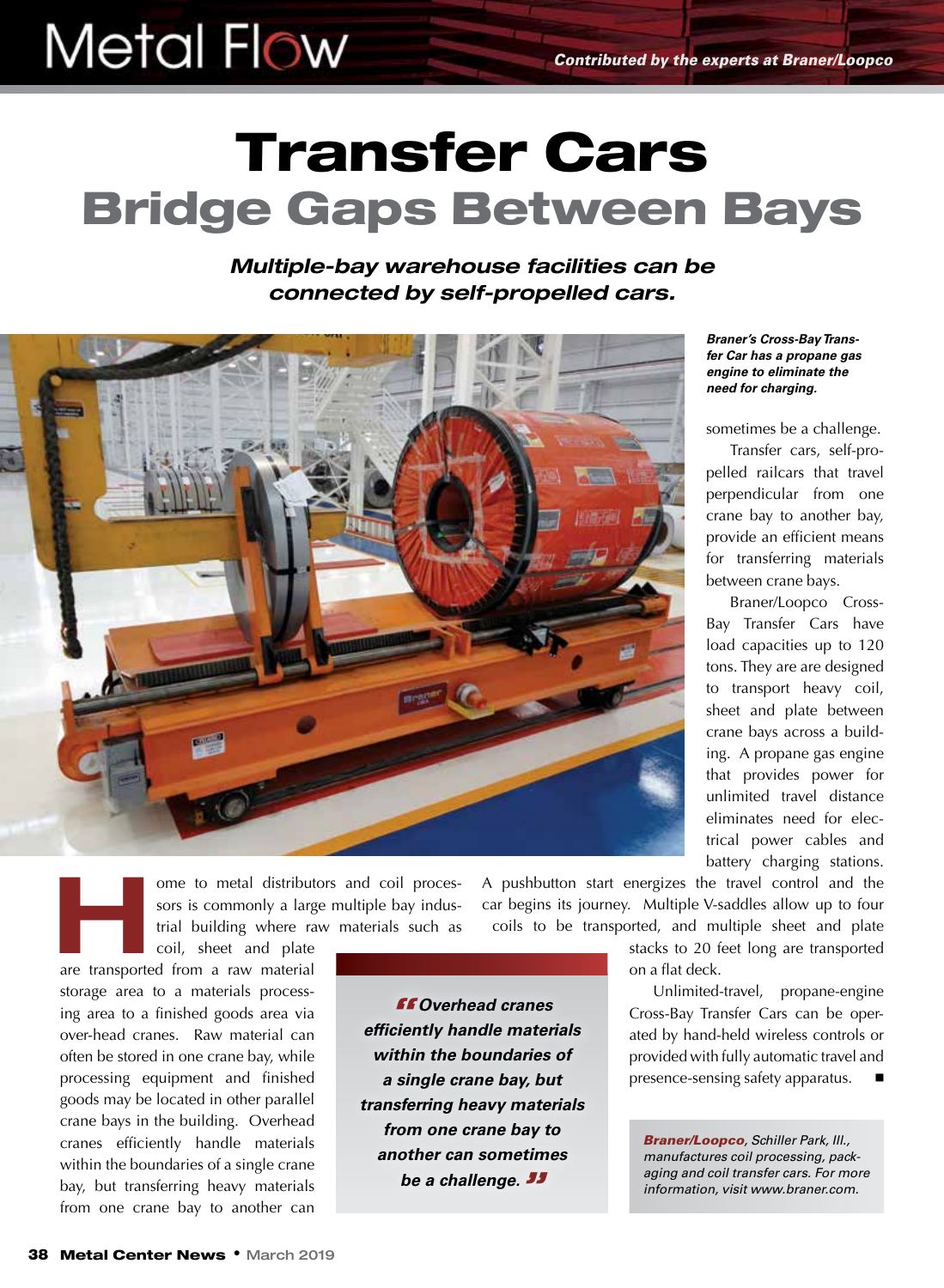### Resource Effectiveness Key to Proper Flow

*Handling and storage efficiencies are a crucial part of production.*

etals industries are<br>
evolving with the<br>
rapid advancement of<br>
technology and com-<br>
munication systems. Metals processing evolving with the rapid advancement of technology and communication systems. Metals processing and manufacturing industries are pressured to increase capacity, production speed, precision, flexibility and efficiency to compete globally, meet customer demands and endure market volatility.

Service centers and others in the metal supply chain need to approach metal flow optimization introspectively. Metal flow requires businesses to focus on resource effectiveness to truly get the most out of the operation.

Efficient material handling processes and storage methods are critical to production performance. Significant opportunities are presented when inventory and work-in progress items are organized and accessible, floorspace is freed up, and less time is spent retrieving material.

Uninterrupted production and predictability yield better production planning, tighter inventory control and shorter lead-times. All of that delivers better bottom-line results.

Steel Storage Systems offers storage and handling systems to facilitate metal flow. Our racks and conveyors increase density, save time, and compliment processing equipment. In

> *Steel Storage Systems, Commerce City, Colo., designs, manufactures and installs customized material handling equipment and systems for a wide array of applications. For more information, visit www.steelstorage.com.*

**"***Uninterrupted production and predictability yield better production planning, tighter inventory control and shorter lead-times.***"**

addition, we design and manufacture custom handling systems tailored to your application.

*An infeed and outfeed conveyor system with load skids.* 







**DESIGN/ BUILD SYSTEMS** 

STEELSTORAGE.COM 443-0291

**COMPONENTS AND ENGINEERED SYSTEMS TO MEET YOUR SPECIFIC** *REQUIREMENT!* 

Tuse PACKAOING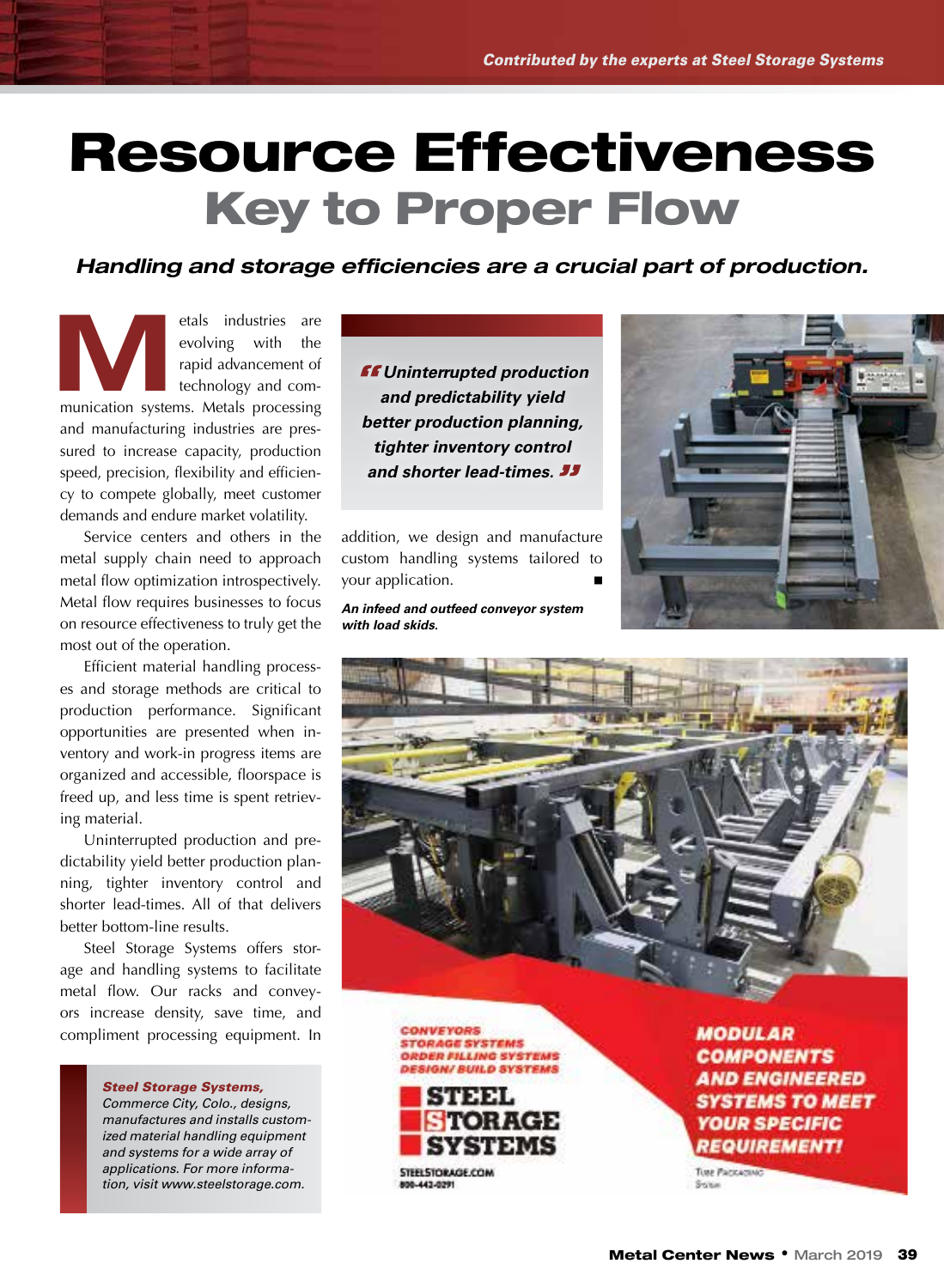## Automating Pallet Wrapping Boosts Safety

*Manual wrapping of metal products puts workers at risk of punctures, lacerations, strains and worse.* 



**"***As automation helps reduce injury risk at various steps in metals production and distribution, the number of injuries in the packaging and shipping departments becomes more visible and problematic.***"**

falls off the pallet — raised just above their heads. It is not uncommon for a pallet

*pallet without the forklift driver leaving the seat.* 

eportable workplace injuries in packaging and shipping at metal production and distribution facilities commonly average \$2,000 per incident in direct costs alone, according to an informal survey of fab shop owners and others involved in the metals industry. Many of these injuries come from punctures, abrasions and lacerations to the arms due to contact with sharp, metal parts and splintered pallets. Other injuries come from acute and chronic back conditions. Yet all of them occur when workers manually wrap pallet loads in plastic shrink-wrap to ready their metal parts and products for shipping and storage.

One of the most common manual wrapping methods involves a lift truck driver raising a pallet loaded with metal parts

while two other workers wrap the plastic film over, under and around the pallet and parts by hand. They pass the film roll back and forth in hopes of securing the parts to the pallet while also hoping nothing load to top 2,000 pounds and any load shifting during the wrapping process could cause a potentially deadly imbalance. Wrapping large-, round- or odd-shaped parts this way presents even greater challenges.

Since it is inherently difficult to safely and effectively secure the parts to the pallet using this manual wrapping method, workers often use extra plastic film to make sure the load stays in place. Sometimes it works. In other cases, workers under wrap the load, thinking it is secure when it really is not. This can allow the load to shift when placed in storage racks, leading to accidents upon removal. Despite the inherent safety risks, this approach has been the standard in many plants for years. Load shifting while in transit also invites product

*TAB Industries manufactures the TAB Wrapper Tornado line of automated orbital wrapping machines in its Reading, Pa. headquarters. For more information, visit www.tabwrapper.com.*

damage, rejected orders, and costly returns and redos.

As automation helps reduce injury risk at various steps in metals production and distribution, the number *(continued on page 48)*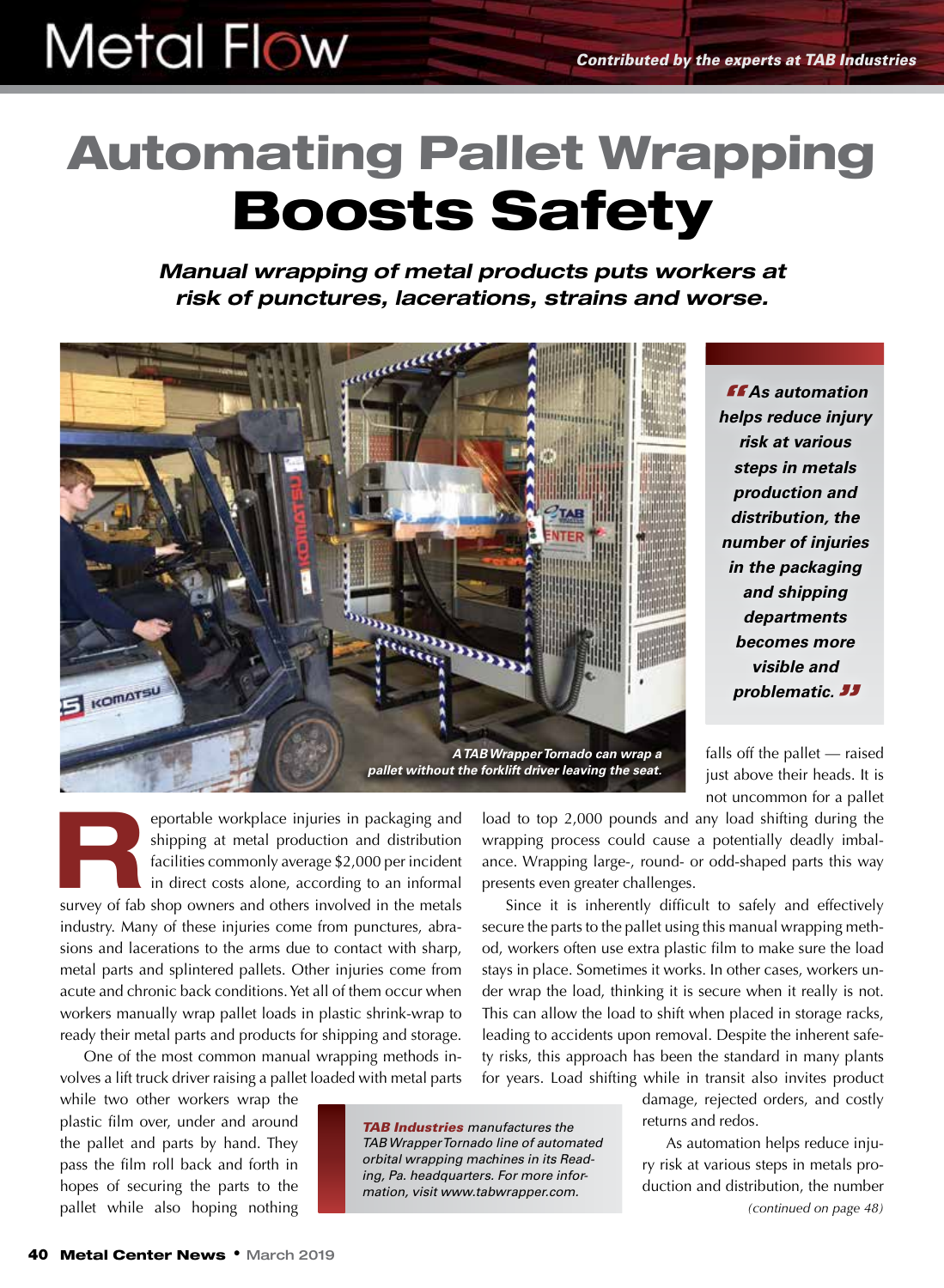### A Look at Lifter Attributes

#### *The type of metal being moved dictates the lifter you need.*

ifting systems should be<br>designed to meet the spe-<br>cific needs of the type of<br>metal your operation is<br>handling. The requirements for sheet designed to meet the specific needs of the type of metal your operation is handling. The requirements for sheet and plate differ from what you need if your company works with pipe and tube products.

#### Sheet & Plate Lifters:

Operator-centric, effective and efficient designs of these magnetic lifting systems allow one person to safely and effectively move and load sheets onto cutting tables, shear beds and other fabrication equipment.

The product can be designed to meet exacting application specification require-

ments. These permanent magnets require a simple burst of shop air to release the sheets and plates.

Other worthwhile attributes of a sheet and plate lifter include: designs available to handle practically any size and thickness of steel sheet; excellent thin-sheet lifting capabilities; reliability of permanent magnet with the on/ off capabilities of an electromagnet; failsafe design (no battery backup required); will hold load during power outage or system air loss; capable of clearing a cutting table in a single pass; among others.

#### Tube Lifters

These lifters are designed to assist in stacking, destacking, loading and unloading for a variety of tube and pipe

applications. This is a permanent magnet that requires a simple burst of shop air to release the row of tube or pipe.

In the result of a loss of shop air, the tube lifter is designed to remain in a "failure safe" mode, without

Other features include: the ability to destack nested tubing; can work on round, square and custom-shaped tubing; reduce cycle times in many tubehandling applications; and spreader system for mounting magnets.



*A Tube Lifter from Industrial Magnetics can handle any shaped tubing product.* 

the need for a battery backup system. Simply put, the magnet will not drop the tube or pipe, ensuring safer working conditions. The tube lifter is ideal for hydroforming, roll-forming, packing, cutting, or tube and pipe fabrication applications.

> *Industrial Magnetics Inc. Since 1961, Industrial Magnetics Inc., Boyne City, Mich., has been providing permanent and electromagnetic solutions to meet the exact needs of any application. For more information, visit www.magnetics.com.*

#### Palletizers and Depalletizers

Designed to increase production and reduce product damage, magnetic palletizers and depalletizers provide a safe and efficient method of transferring any items that are nested or en masse.

Powerful magnetic transfer heads securely move products from accumulators to the shipping containers, without the need for additional holding devices. Both palletizers and depalletizers are designed with a pneumatic release, which makes them perfect for automated processes. ■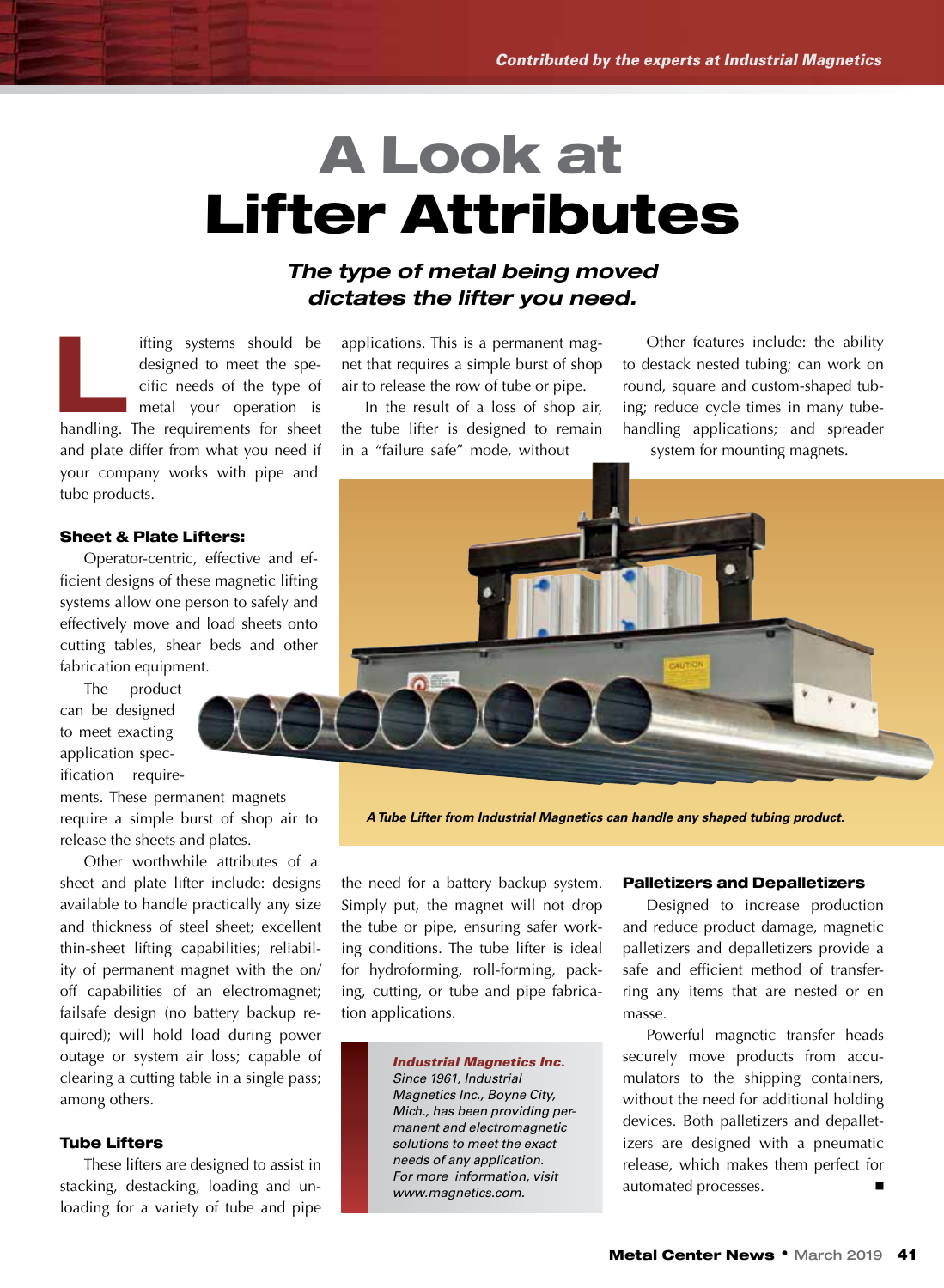## Don't Waste Slitting Line's Time on Packaging

*Banding, stacking of slit coils can be handled separately, allowing the line to resume operation.* 

th the shortage of skilled labor, companies are looking for ways to increase productivity while reducing personnel reskilled labor, companies are looking for ways to increase quirements. When it comes to slitters, a coil packaging system is an essential part of the operation. You can have an efficient high-speed slitter only to have it sit idle while the coils are banded and removed.

**"***Typically, OD bands are applied to the coils while they are on the recoiler. However, the line cannot be restarted again until the coils are removed.***"**

A well-designed banding line gives you the ability to band, sort and store coils efficiently. However, it is important that the line has the speed and capabilities required to match the output of your particular slitter. Red Bud Industries offers a number of unique solutions to meet today's toughest challenges.

Removing slit coils from the recoiler can be time consuming. Typically, OD bands are applied to the coils while they are on the recoiler. However, the line cannot be restarted

again until the coils are removed.

One solution is to add a dual-mandrel recoiler. Once the coils have been slit, the unit can be rotated 180 degrees and the line quickly restarted. While the new coils are being slit, OD bands can be applied to the slit coils and they can be removed.

Another option is to add hold-downs to the exit coil car and turnstile. This allows the slit coils to be removed from the

recoiler and placed on the turnstile arms without OD bands. Once on the turnstile, the coil's OD bands can be applied. While this is typically a manual operation, fully automatic OD banders are available that will perform this operation without assistance.

An automatic downlayer removes the coils individually from the turnstile. The unit automatically lifts each coil and reorients it from a vertical to a horizontal position. Once each



*Red Bud Industries, Red Bud, Ill., manufacturers processing equipment and material handling systems for coil lines. For more information, visit www.redbudindustries.com.*

coil is in the horizontal position, it is automatically conveyed to the next open conveyor. Systems can be configured with either a semi or a fully-automatic ID bander, depending on the throughput and level of automation required. Once the initial ID band is applied, the coil is automatically repositioned so the next ID band can be added. Once bands are applied, the coil is automatically indexed to the next conveyor.

A coil stacker is used to remove and stack coils after the ID bands have been added. The unit can pick up one or multiple stacked coils before moving them to the *(continued on page 49)*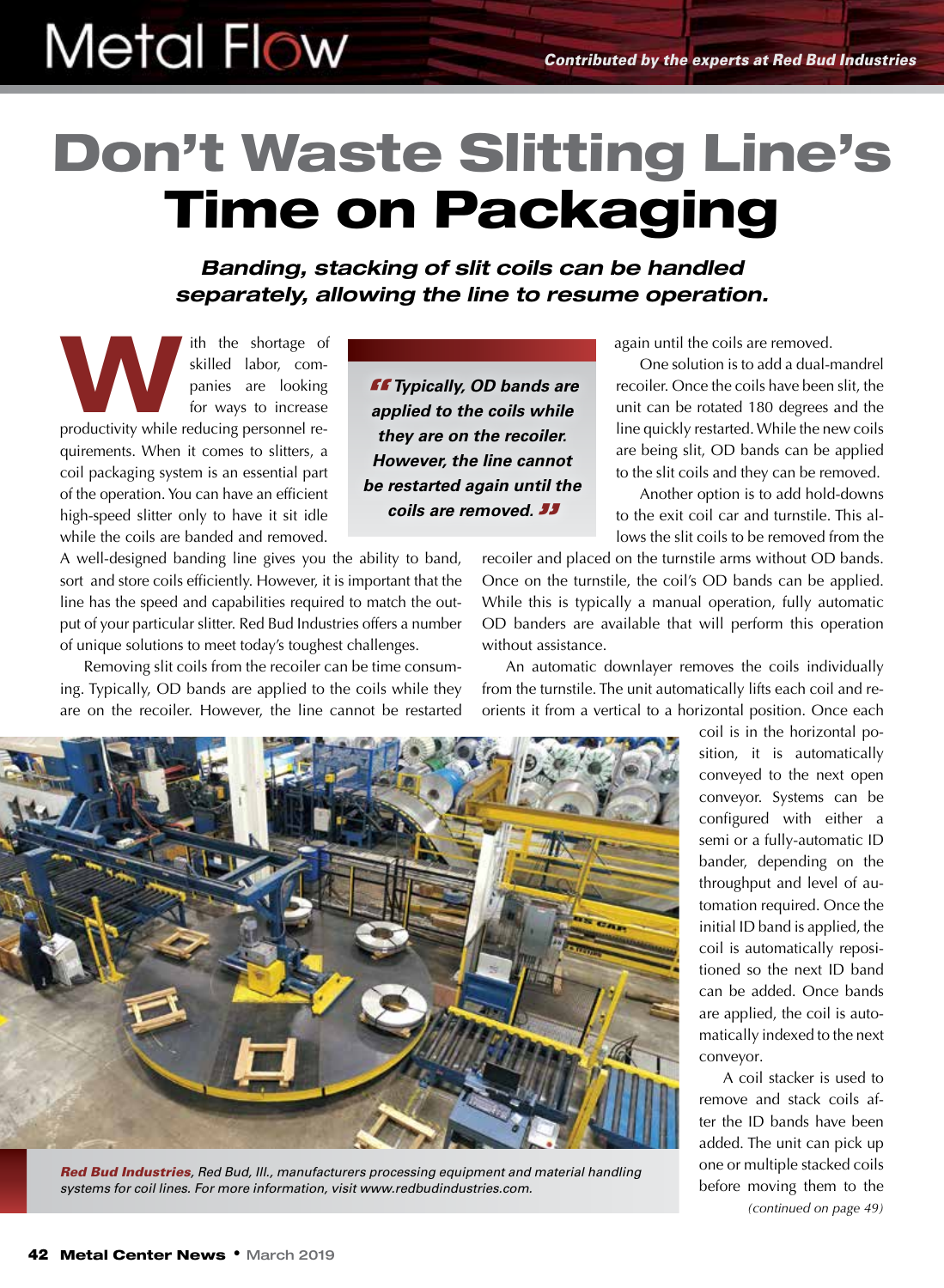### Building a Smarter Crane

*Smart-crane technology improves safety workflow.*

Experience de cranes are es-<br>
sential assets for metal<br>
distribution – making<br>
breakdowns and acci-<br>
dents detrimental to business Thanks to sential assets for metal distribution – making breakdowns and accidents detrimental to business. Thanks to the latest automation, smart crane technology can help you avoid some of those problems, while streamlining workflow and extending the life of your equipment. Here's how the latest automation packages stand to benefit your operation.

#### Injury and Accident Prevention

There are several types of effective automation add-ons designed to protect your investment and your employees, and anti-collision technology is the most popular and least expensive.

At Zenar Corporation, we see it requested for almost every crane produced as a standard precaution against crane and facility damage. Using either lasers

or radio frequency, anti-collision prevents the crane from coming into contact with other cranes or walls. It's an effective failsafe for avoiding worst-case-scenarios and extensive damage. While lasers are the easiest to implement, radio frequency adds the extra safeguard against materials blocking the laser.

No-fly zone automation is the second most popular addon, particularly for cranes also using semi-automatic positioning, where the crane needs to complete functions on its own without running into anything. Predetermined no-fly zones keep the crane from flying over certain areas where other equipment or shelving is permanently stationed. When paired with anti-collision technology, a crane can respond in real time to the objects in its environment, while automatically avoiding no-fly zones wherever it travels.

Another important part of crane safety is preventing the load from excessive swaying. Whether a crane is running on a pre-

determined track or driven manually by an operator, sway control limits load sway by using the bridge and trolley to automatically compensate for excessive shifting of the load. This helps to prevent accidents that occur from materials swinging into people and objects, while keeping the crane running at optimal speeds.



*A coil tracking application uses the position of the crane given by the positioning sensors to keep track of coils, even as they cool, eliminating the requirement for pen-and-paper tracking.*

#### Troubleshooting and Maintenance

In addition to preventing workplace disasters, smart technology can be used to optimize workflow and increase efficiency.

With smart features like positioning assistance and semiautomatic positioning, cranes are able to quickly and precisely perform under the guidance of sensors while taking the shortest path to their pre-programed position. During processes with limited visibility or little room for error, positioning assistance and semi-automatic positioning are game changers for keeping an operation moving with consistency.

When combined with warehouse management automation, cranes can also map the location of each of your materials, preventing errors in tracking and organizing inventory. Together, these automation add-ons save time and money otherwise spent troubleshooting.

*Zenar Corporation, Oak Creek, Wis., provides automation to cranes of any brand at any time. For more information, visit www.zenarcrane.com.*

Not only can smart technology streamline maintenance, it can also increase the longevity of your crane. With shock-load prevention and Anti-Skew technology, sensors and control systems monitor hoist speed, wheel positioning and load force to keep the crane traveling smoothly.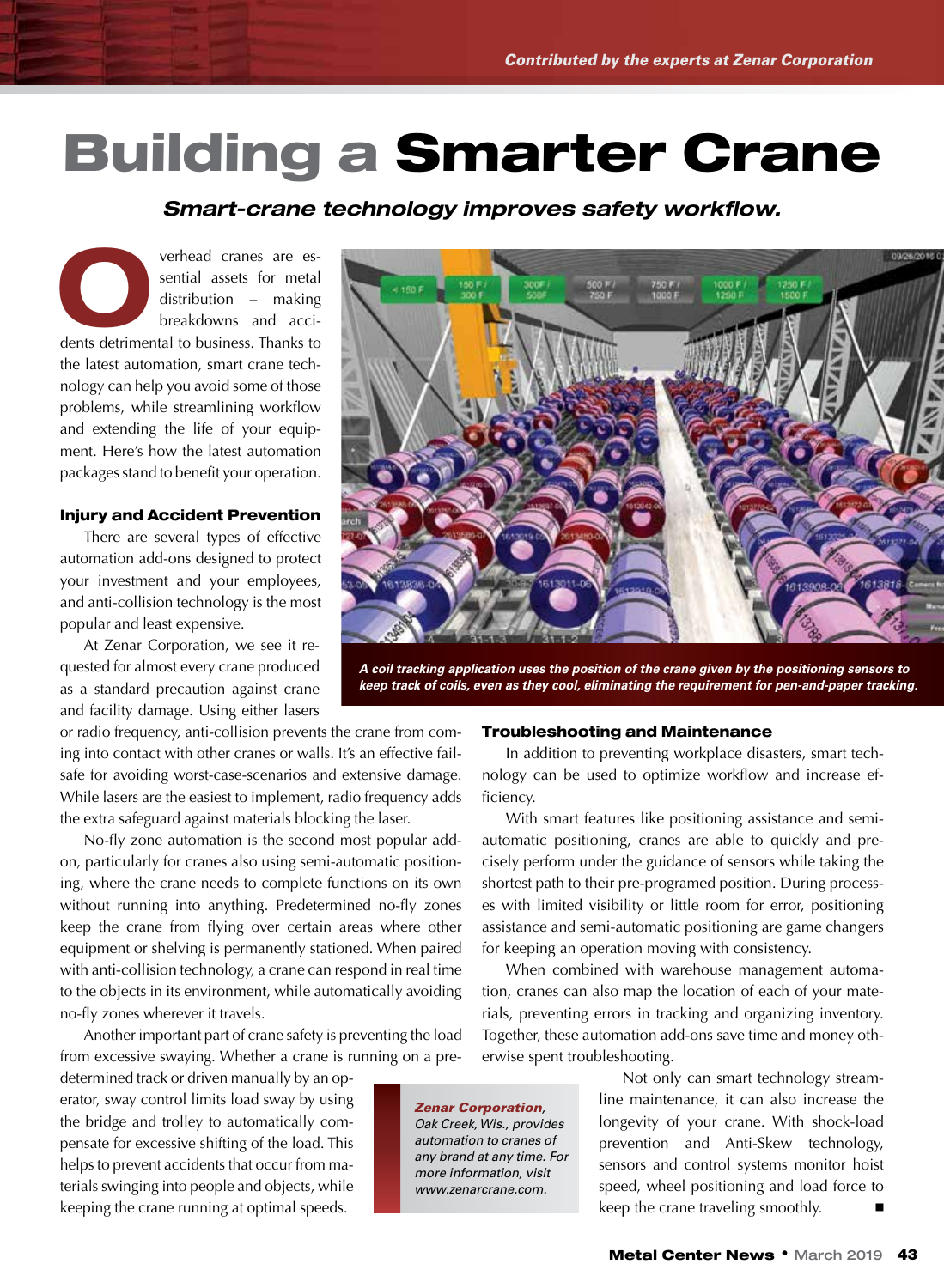### Proper 'Hand' Care for Cranes

*Three steps to follow when adding a BTH device.*

our below-the-hook lift-<br>ing devices can be considered the "hands" of<br>your operation. You might ing devices can be considered the "hands" of your operation. You might have great metal processing machines, but they cannot produce your product or value-added service unless the master coils, plates, structural pieces, sheet bundles and burned/cut parts can be efficiently and safely gripped, lifted, and set into and moved out of your line.

**Metal Flow** 

Below-the-Hook lifters in a metal service center commonly include:

- Coil lifters (C-hooks, manually adjustable coil lifters, motorized coil grabs, slit coil I.D. lifters)
- Sheet/plate lifters (manual or motorized)
- Lifting magnets
- Vacuum lifters

■ Specialty devices (for beam/plate flipping or cleaning out slitting line looping pits)

Any of these devices can significantly impact the design and functionality of

**"***The BTH lifter manufacturer and the crane OEM need to collaborate during the early-design stage to ensure a seamless lifting system.***"**

the overhead crane it attaches to. Here are some recommendations:

#### 1. Consult first with a manufacturer of BTH lifters.

At a minimum, the net weight of the lifter needs to be added to your heaviest load to arrive at the crane's required lifting capacity. The lifter's function and physical envelope (length, width, height) are important to know when establishing the crane hook end-

approaches, maximum lifting height and total lift needed.

An electrically powered motorized lifter with numerous motion interlock sensors adds another layer of complexity to the crane's electrical system design…from the type of motion buttons on the crane operator's station to the physical location of motor control enclosures and means of getting electrical power to the lifter.

Once the BTH lifter specification is defined, information about lifter net weight, envelope dimensions, power supply, type/size/location of lifter motor controls and operator controls, and number/size of electrical wires needed can be passed on to the crane manufacturer or service provider.

#### 2. Consider buying a package.

You might think that you will save money by purchasing a BTH lifter separately from a new crane. Think again. A complex electrically powered lifter is really an extension of the crane. The BTH lifter manufacturer and the crane OEM need to collaborate during the early-design stage to ensure a seamless lifting system. Operation, maintenance and spare parts information will be combined in one set of documents. Operator training and early operational snags can be handled through a single point-of-contact.

*(continued on page 49)*

*Bushman, Menomonee Falls, Wis., is a leading designer and manufacturer of below-thehook lifting devices and other floor-based material handling machines. For more information, visit www.bushman.com.*

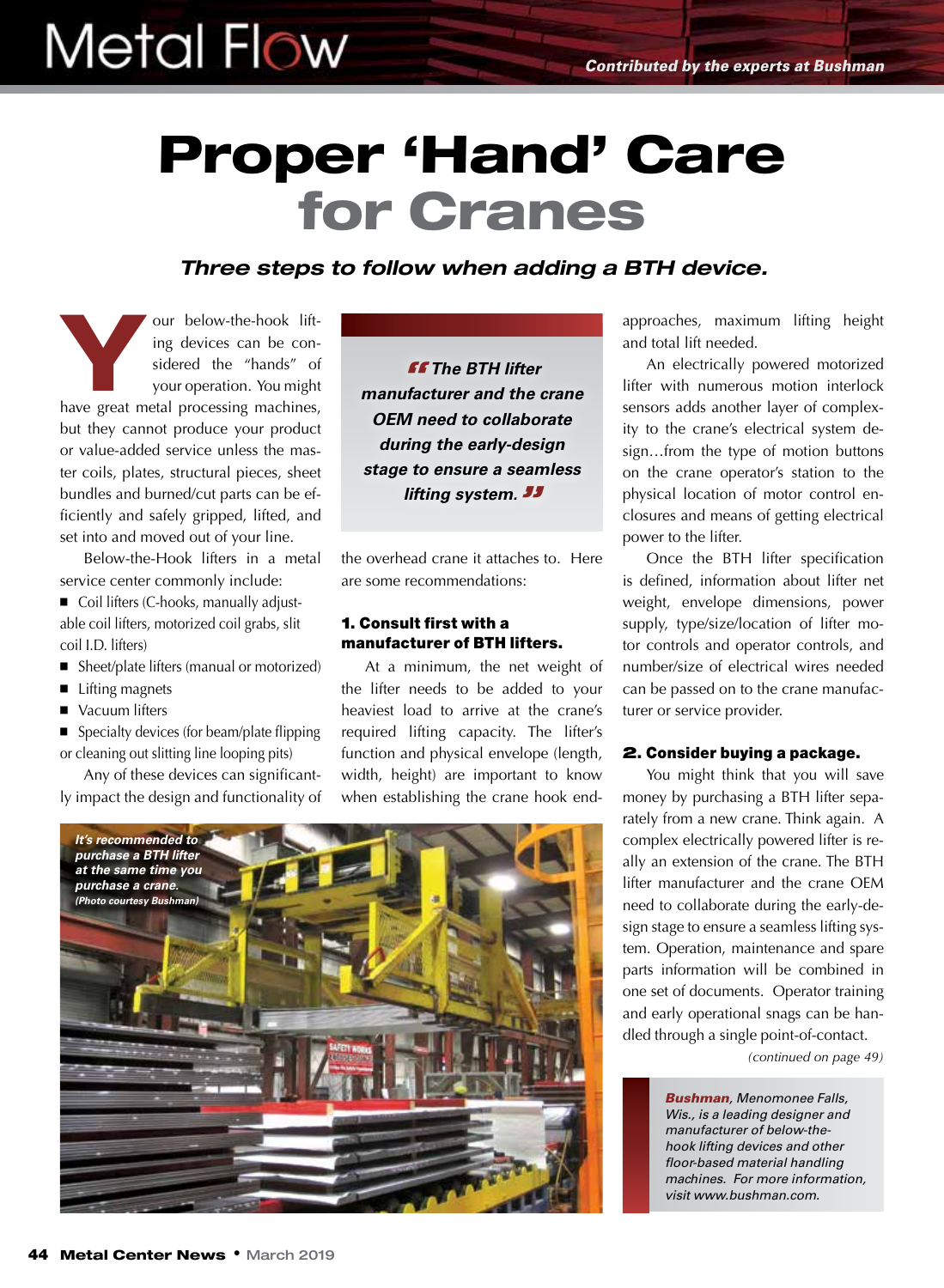### Proper Sheet Handling Makes a Difference

*Quick and accurate sorting, stacking and discharging of sheet products keeps line moving.*

ow the sheets are han-<br>dled at the exit end of<br>a cut-to-length or press<br>feed line makes all the<br>difference in the world. The finished dled at the exit end of a cut-to-length or press feed line makes all the sheets need to be sorted, stacked and discharged, and new pallets need to be inserted. For maximum productivity, all this needs to be done accurately, quickly and safely.

ALCOS designs unique sheet handling and pallet loading systems to increase cut-to-length and press feed line efficiency.

The ALCOS Dual Station Vacuum Stacker can handle all shapes of aluminium or steel blanks.

Since this vacuum stacker has two stacking stations, it operates continuously. While one station is collecting, stacking, tamping and counting blanks,

the other station is on standby, ready to seamlessly receive blanks from the vacuum conveyor as soon as the blank count is complete on the first station.

Left- and righthanded blanks can

also be separated automatically, utilizing both vacuum stacker stations simultaneously.

ALCOS also offers Air Float Stackers, Automatic Drop Stackers and Automatic Indexing Sheet Stackers. These stackers can come with a single stacking position or dual stacking positions for increased productivity with continuous operation.

 $\ln v \approx$ *Proper handling of sheets at the end of a line is crucial to productivity.* 

**"** *ALCOS's new Automatic Skid Loader is available to preload up to 10 skids for automatic loading.***"**

ALCOS's new Automatic Skid Loader is available to preload up to 10 skids for automatic loading. The com-

pany's Automatic Pallet Positioning System allows the operator to safely and accurately position the next pallet into the stacker with the push of a button.

Handling the finished stacks is also critical. End or Side Discharge Conveyor Systems are available to remove the stacks and provide locations for manual or automatic packaging and storage. A Shuttle Car system can also

be used to discharge the completed stacks to the front or the rear of the stacker, providing a continuous operation. Integrated scales are used to obtain accurate stack weights.

ALCOS also offers runout conveyor systems for surface inspection and dimensional verification of the sheets prior to entering the stacker.

> *ALCOS, Newmarket, Ontario, builds processing equipment and packaging lines for coil processing operations. For more information, visit www.alcos.com.*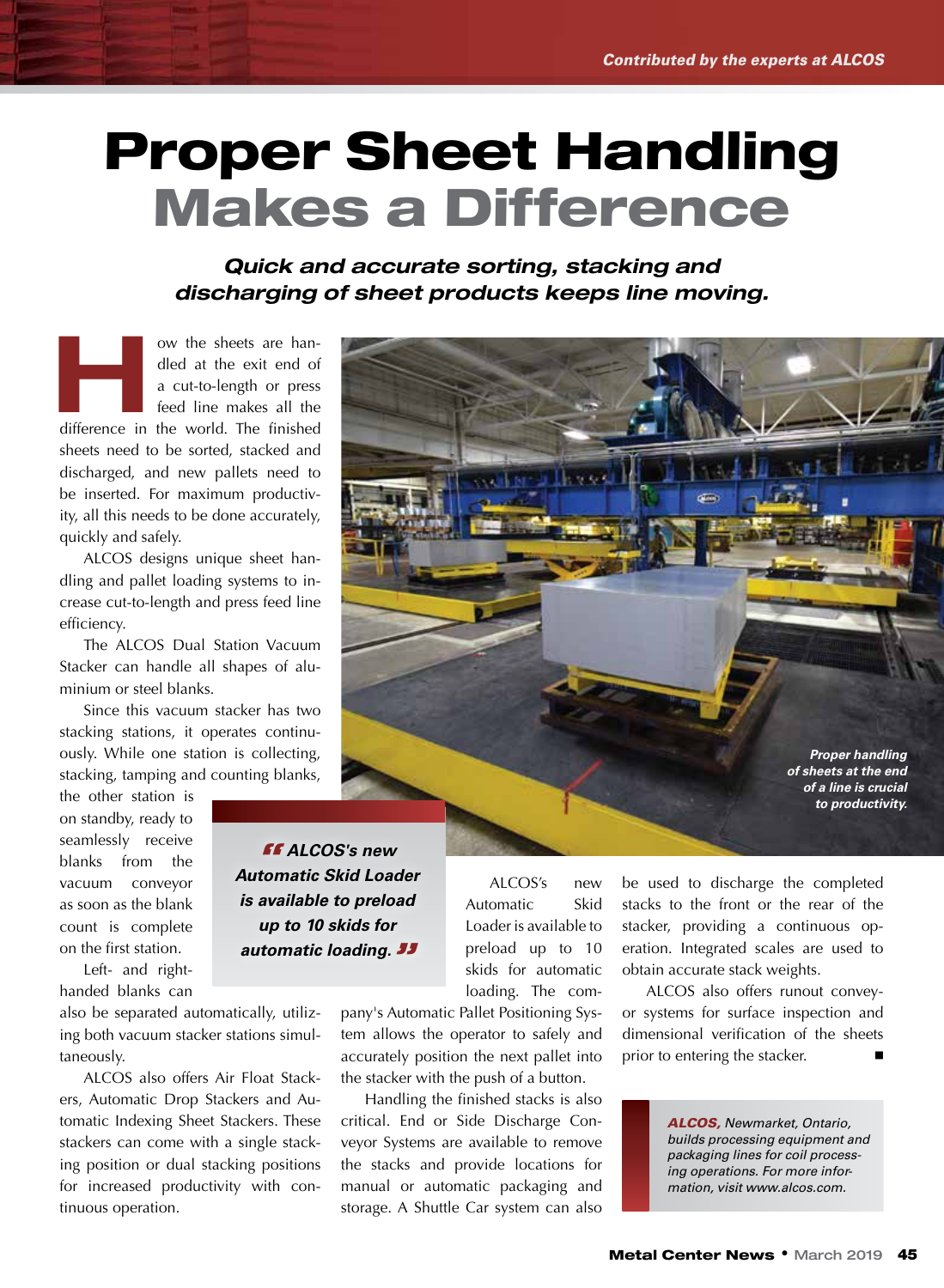### Challenges and Solutions in Material Flow

*Sawing inefficiencies can be caused by issues with handling metal.*

etal distribution com-<br>
panies face stiff com-<br>
petition in today's<br>
economy and are<br>
constantly asking for ways to cut costs panies face stiff competition in today's economy and are constantly asking for ways to cut costs and increase profitability. Most notably, the request is centered on efficiency and reduction of process time to meet deliveries and make a profit at the same time.

Often, metal service center managers ask specifically how they can speed up their band sawing process to increase productivity and efficiency in their plants. In many cases, it is not only the saw choice or the need to improve the sawing function at all, but a matter of wasted time in moving material into and out of the sawing operation.

Focused time-study assessments and analysis over years of evaluating sawing operations in various types of facilities has led to the realization that a more comprehensive approach to the sawing process, one that utilizes a "sawing system" design concept, is required. This concept, along with new innovative control engineering, has improved the output of the sawing process exponentially.

Even if a 50 percent reduction in sawing time is achieved, this will only reduce the overall sawing efficiency/output by 20 percent at best. So, efficiencies must be sought out in other areas of the operation.

In one such study it was discovered that a customer had lost \$3,132 during just one 10-hour shift. The majority of that loss was attributed to wasted time preparing for the next cut, leaving the saw idle during the material handling process that required the use of a shared crane to load and unload the band saw. Material handling is often overlooked as the culprit,

**"***Even if a 50 percent reduction in sawing time is achieved, this will only reduce the overall sawing efficiency/ output by 20 percent at best. So, efficiencies must be sought out in other areas of the operation.***"**

and when it is recognized as the major contributor to process time, remedies can be integrated into the sawing system to greatly improve efficiencies.

Solutions involving material handling components have been created to improve efficiencies by employing the "Sawing System" approach rather than a focus on individual components. The ability to move material through the primary sawing operation and into secondary and even tertiary processes, is creating more efficiencies with increased material flow. As mechanical improvements to these features have improved, design improvements in the controls of the material handling components combined with an "integrated" sawing system approach have become a focus.

Not every business has the budget, or need, for a fully automated material handling system. Components such as cross-transfers, powered roller tables, or side loaders might be overkill for a small operation, but there are still many budget-minded material handling features that can make a huge difference in the bottom line, improving output with less long-term production cost. The ROI has to be taken into account when an engineering department takes on any project.

In addition to more efficient material flow and the increases in productivity, customers are also demanding sawing systems that provide more internal management control of the sawing process. HE&M Saw began utilizing new PLC touch-screen technology with in-house programing to develop intuitive controls for both the saws and material handling systems. In addition to the advanced control technology, 'non-contact' material measuring devices utilize the latest sensor and motion control technology for accurate and time saving material measuring which further improves efficiencies.

Service center management is continually looking for ways to monitor their equipment and receive feedback in formats that are easy to evaluate and are actually useable for decision making. With upcoming control technology, HE&M Control Engineers are developing controls that will use feedback devices to provide a wide range of machine and process monitoring including predictive maintenance information. This new "Smart Saw Connect" design is in development and the upcoming software associated with Smart Saw Connect will be compatible with MTConnect, the non-proprietary manufacturing technical standard designed so that data can be exchanged between software applications and equipment on the shop floor.

> *HE&M Saw, Pryor Creek, Okla., has been manufacturing band saws and band saw technology for more than 50 years. For more information, visit www.hemsaw.com.*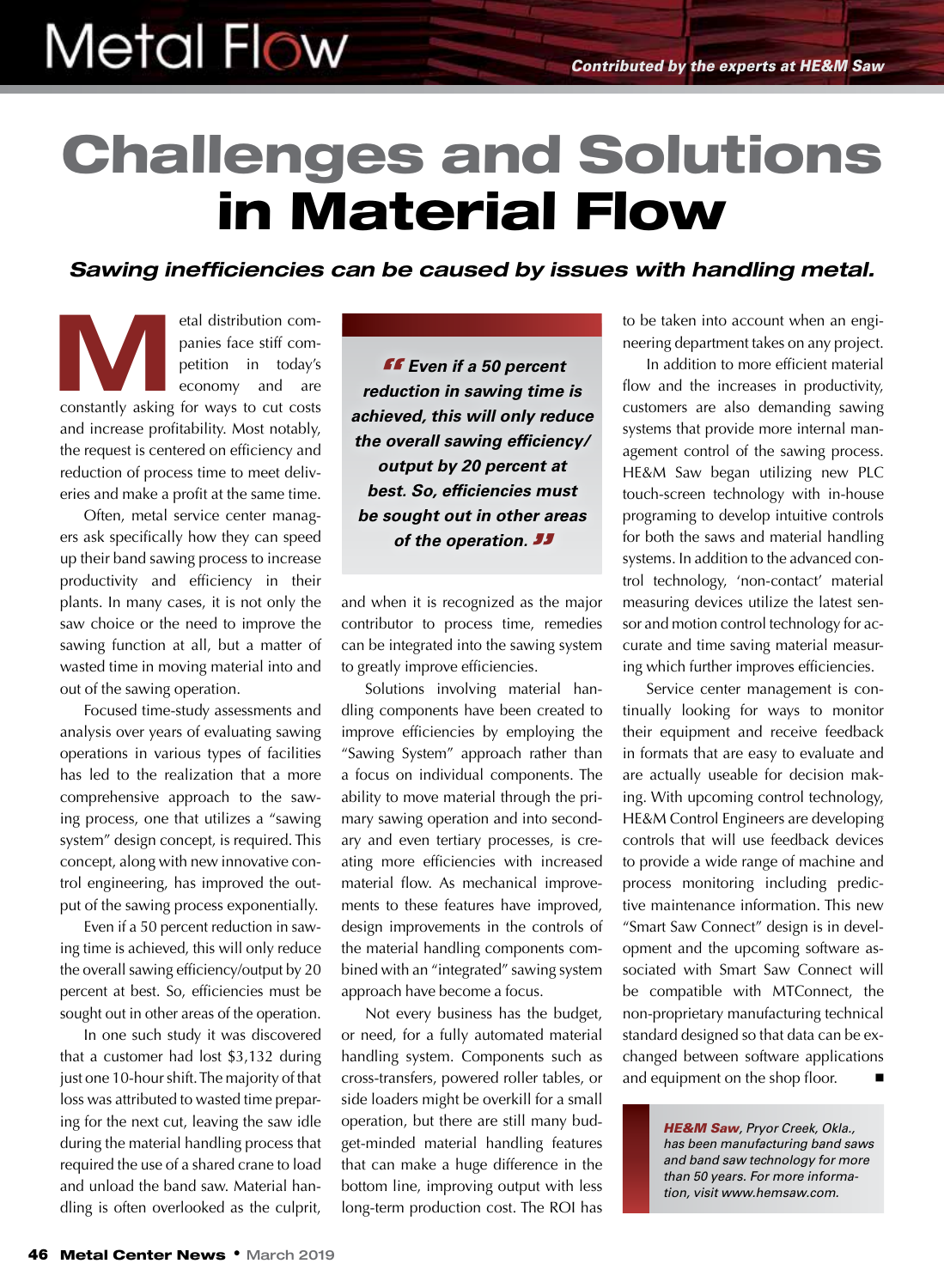### How to Relieve the CTL Line Bottlenecks

*Increase your stretch leveling or CTL line production with packing and strapping automation.*

ost CTL lines suffer<br>
from a bottleneck<br>
in production at the<br>
exit of the line due<br>
to different customer requirements for from a bottleneck in production at the exit of the line due packaging of CTL sheets or plates. These customer-driven requirements can be quite extensive and labor intensive for the line operators. End customers today are requesting smaller stacks and more frequent deliveries to manage their cash flow more effectively. This puts additional pressure on the line operator due to the increase in the number of packaged stacks the line must produce.

Requirements from the end customer might include the following:

■ Strapping of the sheets both longitudinal and width directions.

■ Strapping of dunnage to the sheets both longitudinal and width directions.

- Protective wrapping of paper or plastic.
- Stacks with or without wooden skids.
- Corner protectors
- Shrink wrap

The following automated stacking and packaging features can improve throughput efficiency:

■ Storage of packs via roller and chain type conveyors.

■ Ability to discharge scrap pieces without manual lifting.

■ Automated insertion of corner protectors can be included.

 $\blacksquare$  Pack Lifter – This is used to elevate a stack of sheets that have exited the stacker. Once elevated the package can be easily wrapped.

■ Wrapping Systems - Longitudinal wrapping can be manual or automated; width wrapping can be automated via



an orbital wrapper.

■ Automatic Dunnage Retrieval from an organized pack by robot or by a dunnage cartridge system.

■ Automatic Dunnage Insertion under the stack of sheets.

■ Automatic Strapping of the dunnage to the stack of sheets.

■ Automatic Building of a master stack of sheets via an automated sheet lifter and/or gantry crane.

Once the master stack of sheets is built, the sheets are deposited onto the floor for removal by the main overhead crane and put into the storage area.

Cloud-based data storage/tracking system including package-specific details, machine status, faults or stoppages, and production levels. Over time this system can provide information on areas of improvement to further increase production, or help the owner identify the packaging costs to improve the management of as sold costs.

The automated packaging of sheets or plates can be custom-engineered to suit the line operation requirements. Using these automated features, lines have increased output up to 30 percent, allowing the owner to reduce manpower and increase productivity.

Skilled labor shortages are another factor in today's market for which an automated system can help solve. For example, if the owner can move the labor previously used in the packaging area to run an additional shift on the line, the plant can increase the production levels even more.

> *Athader SL is part of the Bradbury Group of companies and produces slitting, CTL and packaging lines for both slit coils and CTL sheets/plates. For more information, call 620-345-6394 or visit www.athader.com.*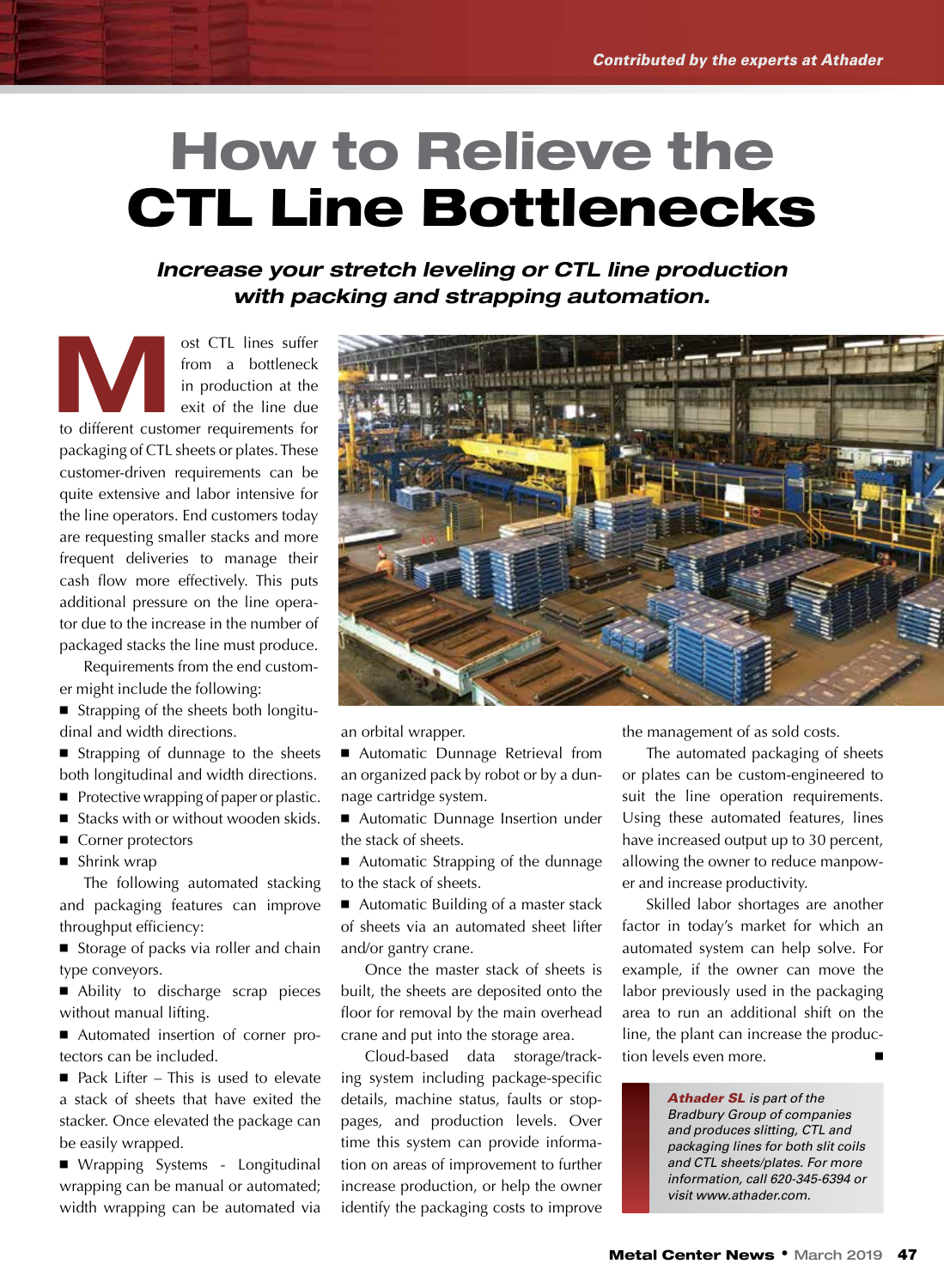#### Automation Pallet Wrapping - TAB Industries *(continued from page 40)*

of injuries in the packaging and shipping departments becomes more visible and problematic. It is easy to see why a growing number of owners and executives responsible for providing a safe workplace in the metals industry have become increasingly concerned with packaging and shipping and are considering how automation may play a role in improving the situation.

Many are investigating automated pallet wrapping machines to replace the manual method. Horizontal turntable wrapping machines are often considered, but since they wrap the parts to themselves without securing the parts to the pallet, these machines do not adequately solve the problem. Orbital wrapping machines that wrap the plastic film with a vertical orientation, by contrast, are earning substantial attention. One such system developed by a metal fabrication shop owner, automatically wraps the plastic film 360 degrees around and under the pallet to attach the load to its pallet and keep it securely in place for transport or storage.

Called the TAB Wrapper Tornado, this orbital wrapper allows the forklift operator to manage the entire wrapping process by wireless remote control without leaving the seat. Instead of requiring workers to wrap the pallet while stooping under a heavy load, the operator simply drives up to the machine until the pallet enters the wrapping ring, then presses the start button. The TAB Wrapper Tornado then automatically wraps layers of plastic film around the palletized load, securing the parts as a sturdy, unitized, weather-resistant load ready for transport to the customer, to another stage in-plant or for storage. This approach requires only one person

instead of three and virtually eliminates human contact with the parts, pallets and plastic film along with the potential for injury. It also wraps each pallet load in less than a minute versus five minutes or more per pallet load when wrapping by hand.

Given the recent advances in automated wrapping machinery, isn't allowing workers to continue incurring painful injuries by manual wrapping methods irresponsible management? Consider that in an actual mock OSHA inspection, the professional safety consultant from OSHA'S Safety & Health Achievement Recognition Program cited the TAB Wrapper Tornado for transforming one of the most dangerous jobs in a metals plant into one of the safest jobs. Companies using this approach have eliminated the injuries that used to occur during manual wrapping.